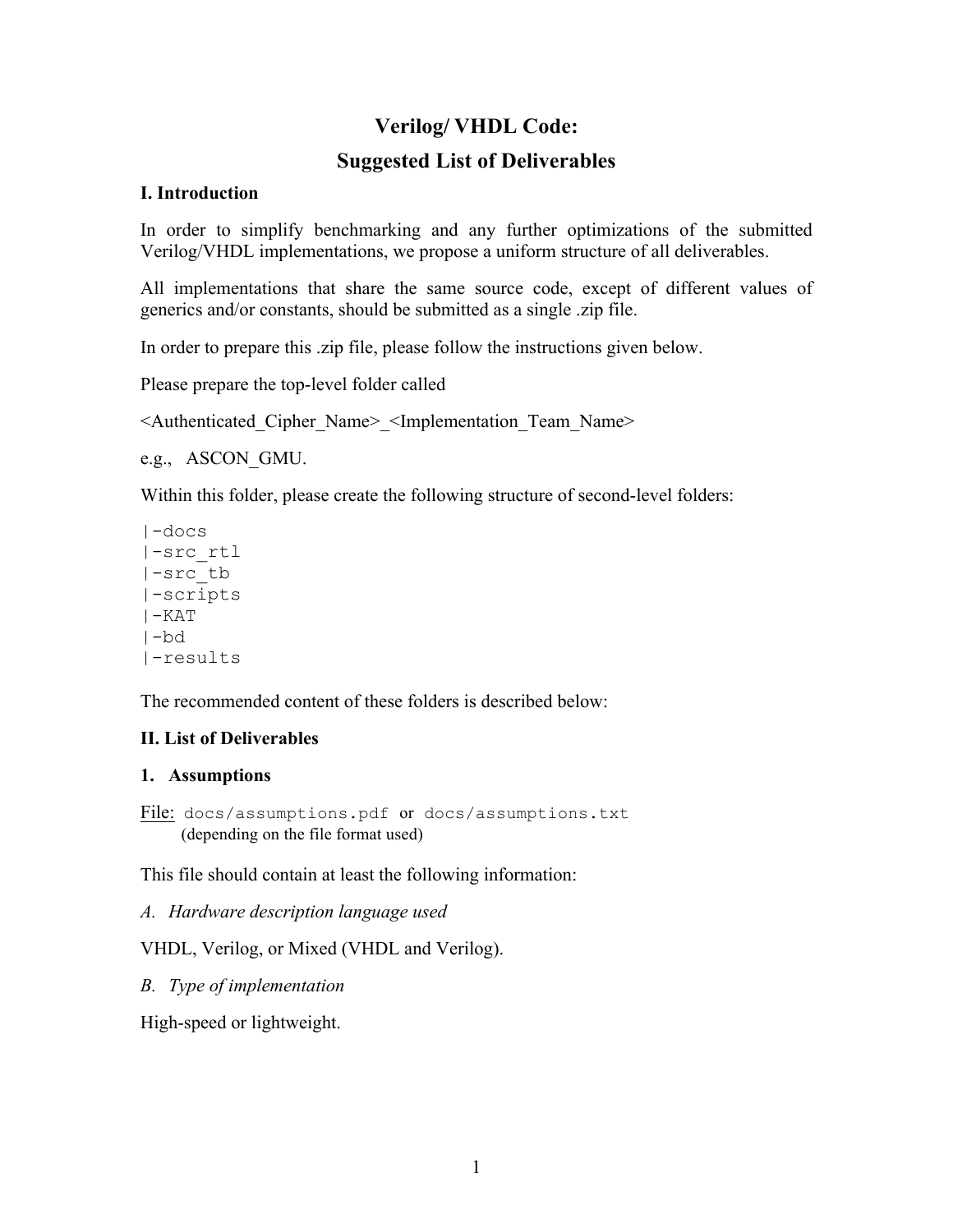## *C. Use of hardware description language source files provided as a part of the Development Package*

Please include the following table:

| File name         | Used<br>(Y/N) | Release number | Functional<br>modifications** |
|-------------------|---------------|----------------|-------------------------------|
| PreProcessor.vhd  |               |                |                               |
| PostProcessor.vhd |               |                |                               |
| fwft fifo.yhd     |               |                |                               |

\* The Release number refers to a version of the Development Package for the CAESAR

Hardware API (e.g., v1.0-1, v1.0-3, etc.) \*\* Functional modifications refer to any changes other than the changes related to the list and default values of generics.

#### *D. Supported types and order of segment types*

Please list an order of segment types supported by your implementation, using the following abbreviations:

| : public message number              |
|--------------------------------------|
| : secret message number              |
| : encrypted secret message number    |
| : associated data                    |
| : associated data    npub            |
| : npub    associated data            |
| : data (plaintext/ciphertext)        |
| : data (plaintext/ciphertext)    tag |
| : tag                                |
|                                      |

Please note that according to the CAESAR Hardware API:

- ad, ad npub, npub ad, data, and data tag can be divided into multiple segments of the same type (each limited to maximum of  $2^{16}$ -1 bytes for single-pass algorithms, and  $2^{11}$ -1 for two-pass algorithms)
- npub, nsec, ensec, and tag are always composed of only one segment.

For clarity, please provide the order of segment types for all four cases:

| nsec npub_ad data<br>a. input to encryption, e.g.: |
|----------------------------------------------------|
|----------------------------------------------------|

b. output from encryption, e.g.: ensec data tag

- c. input to decryption, e.g.: ensec npub\_ad, data\_tag
- -
- d. output from decryption, e.g.: nsec data

Please note that all of the above orders can be expressed using the following single option of the aeadtvgen app:

--msg\_format nsec npub\_ad data tag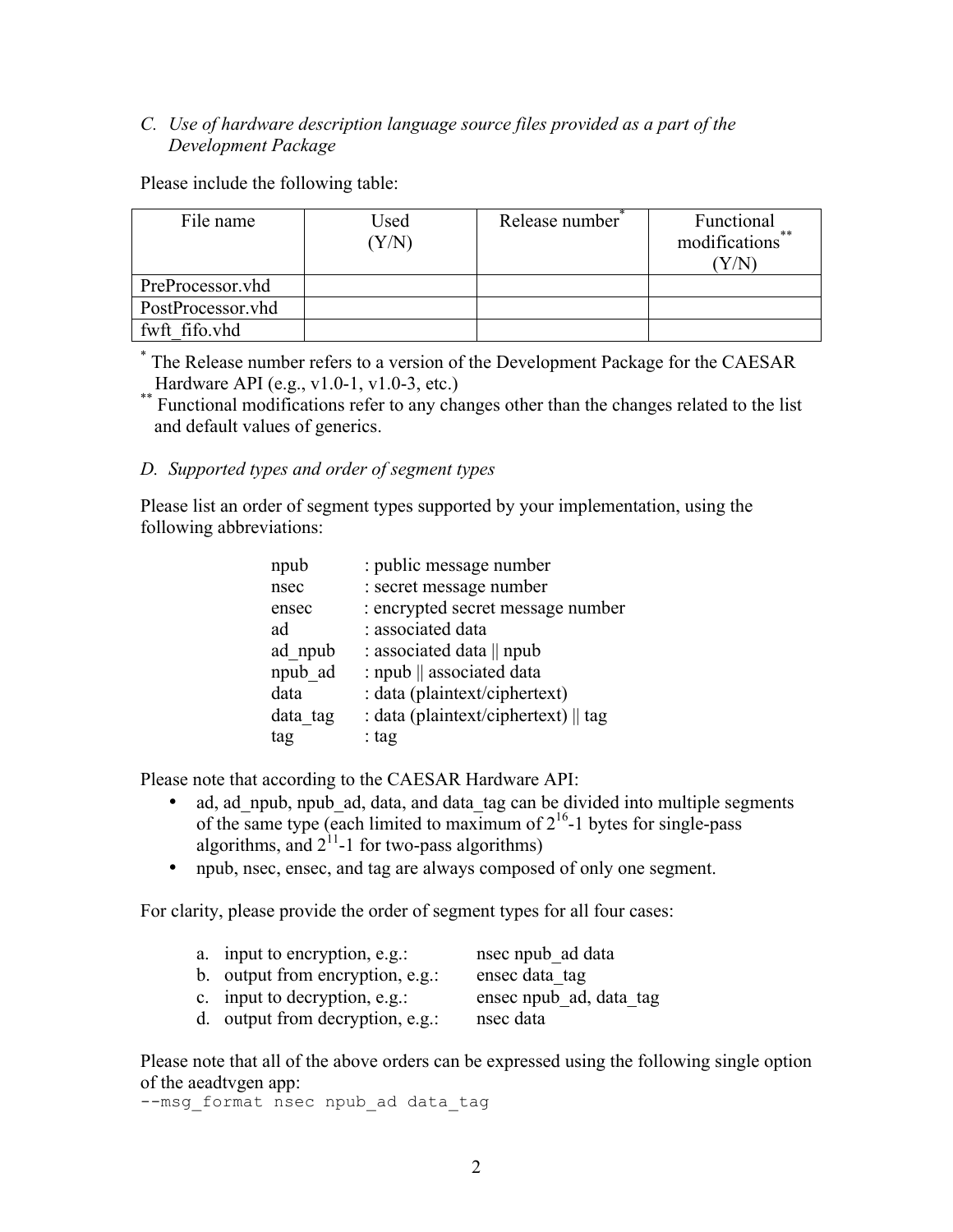## *E. Deviations from the CAESAR Hardware API v1.0 specification*

These deviations may include deviations regarding the following components of the API:

#### *B.1 Minimum compliance criteria*

Please list all deviations from the criteria described in Section 1 of the CAESAR API specification.

For example:

- the core supports only encryption,
- the core handles only associated data, messages, and ciphertexts composed of full blocks
- AD and/or message is assumed to be padded before entering the AEAD core
- unused portions of the last block are not cleared before being sent to the output port do
- the AEAD core does not support empty AD and/or an empty message
- the supported maximum sizes of AD/plaintext/ciphertext are smaller than the limits described in the API specification and its appendix  $(2^{32} - 1)$  for single-pass algorithms, and  $2^{11}$ -1 for two-pass algorithms)
- the core requires two or more clocks (with different frequencies)
- the widths of the PDI, DO, or SDI data ports do not match the requirements described in the specification for a given type of implementation (high-speed vs. lightweight).

## *B.2 Interface*

Please list all deviations from the interface described in Section 2 of the CAESAR API specification.

For example:

- any differences in the names, widths, and/or meanings of ports
- different width of pdi data and do data, etc.

## *B.3 Protocol*

Please list all deviations from the protocol described in Section 3 of the CAESAR API specification.

For example:

- no support for multiple consecutive segments of the type: AD, Plaintext, and Ciphertext (or Ciphertext||Tag if appropriate)
- special use for Reserved fields of an Instruction/Status or a Segment Header
- extra words added beyond the minimum number of words necessary to input AD, message, ciphertext, etc. of a given length (e.g., to always enter data in full block chunks)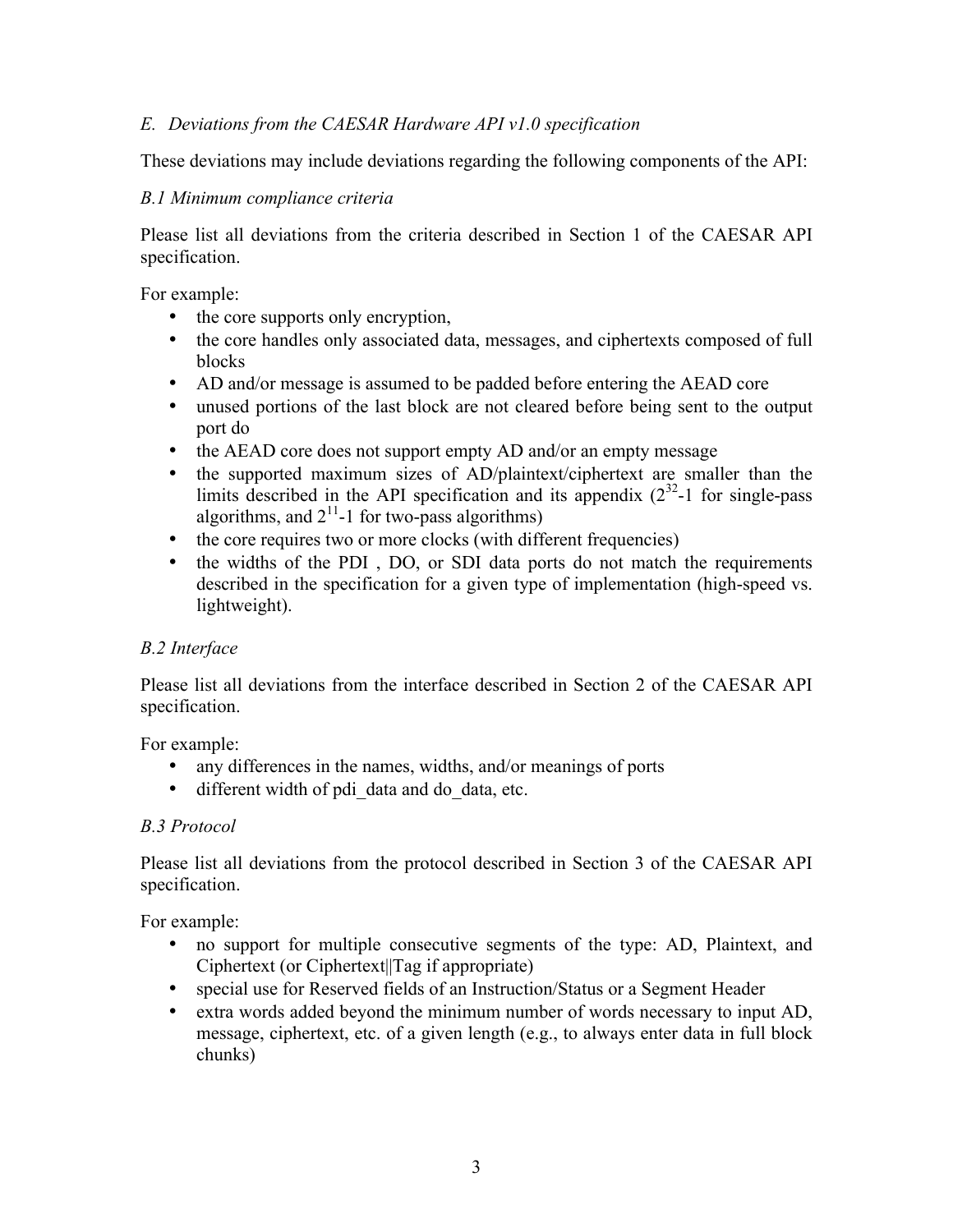• extra zeros added in the input words other than the last words of a given type  $(e.g.,)$ to handle the case when the data port width, w, is not a divisor of the data block size).

#### *B.4 Timing characteristics*

Please list all deviations from the timing characteristics described in Section 4 of the CAESAR API specification.

For example:

- a different order of bytes within a word of data bus.
- F. Disagreement with the Appendix to the CAESAR Hardware API v1.0

Please declare any disagreement with the Appendix to the CAESAR Hardware API.

For example:

- the use of a Length segment as a required input to an "online" algorithm, such as AES-GCM, in which all lengths can be calculated as the AD/plaintext/ciphertext arrives and is processed
- a different format of the Length segment in an "offline" algorithm, such as AES-CCM, understood as an algorithm that require the availability of the lengths of the AD and plaintext (ciphertext) in advance, before the authenticated encryption (decryption) starts.
- no use of an external FIFO in the implementation of a two-pass algorithm
- no support for the generic G\_MAX\_LEN in the implementation of a *single-pass* algorithm. This generic should allow the choice between two maximum lengths of AD/plaintext/ciphertext:
	- $\circ$  Maximum length for single-pass algorithms:  $2^{32}$ -1
	- $\circ$  Maximum length for two-pass algorithms:  $2^{11}$ -1.

## **2. Variants**

File: docs/variants.pdf or docs/variants.txt (depending on the file format used)

We define variants of the design as different versions of the design that

- A. share the same synthesizable source code
- B. share the same testbench
- C. differ only with values of generics or constants.

Different variants may correspond to

- different algorithms of the same family
- different sizes of keys, nonces, tags, etc.
- different parameters of the interface, such as  $w$  and  $sw$
- variants with and without a secret message number, Nsec
- different hardware architectures (e.g., basic iterative, unrolled, folded, pipelined, etc.)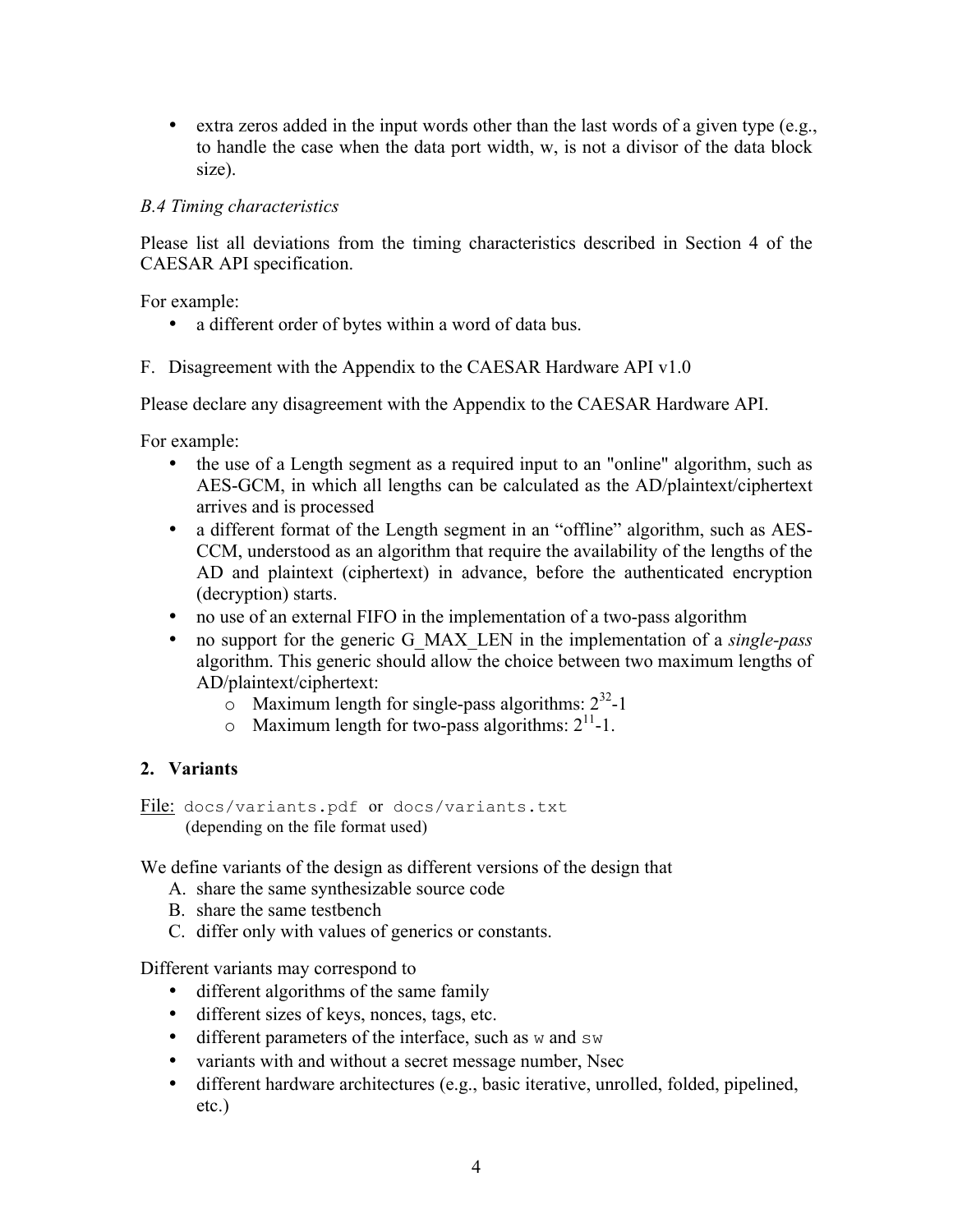Please describe in this file all variants recommended for hardware benchmarking in the order of your preference (primary recommendations first).

For each variant, provide at least the following information:

- a. unique identifier, e.g., v1, v2
- b. name of the variant (optional)
- c. name of the corresponding reference software implementation (optional)
- d. all non-default values of generics and constants
- e. formulas for the
	- key setup time (in clock cycles)
	- execution time of authenticated encryption (in clock cycles), as a function of the number of associated data blocks, Na, and the number of message blocks, Nm (excluding any key setup cycles)
	- execution time of authenticated decryption (in clock cycles) as a function of the number of associated data blocks, Na, and the number of ciphertext blocks, Nc (excluding any key setup cycles)

All formulas should be confirmed using functional simulation.

Please do your best to limit the number of variants recommended for hardware benchmarking (e.g., by including only primary variants of the CAESAR algorithms declared in the algorithm specification, and/or by performing initial design space exploration using FPGA tools).

## **3. Synthesizable source code**

Folder: src\_rtl

Please place in this folder all synthesizable source files, including any files being a part of the Development Package for the CAESAR Hardware API (such as AEAD.vhd. AEAD Arch.vhd, PreProcessor.vhd, PostProcessor.vhd, etc.).

Please make sure to set the default values of generics in the top-level file (such as AEAD.vhd) and the default values of constants in the corresponding package (such as AEAD pkg.vhd) to values specific to the primary variant of your algorithm.

Please also place in the same folder the file source  $list.txt$ , containing the list of all design files in the bottom-up order, i.e., packages and low-level units first, and the toplevel unit last.

## **4. Testbench**

#### Folder: src\_tb

Please place in this folder only your testbench and any non-synthesizable source files used by your testbench.

In case you use the universal testbench provided as a part of the Development Package, these files should include only AEAD TB. vhd and std logic 1164 additions. vhd.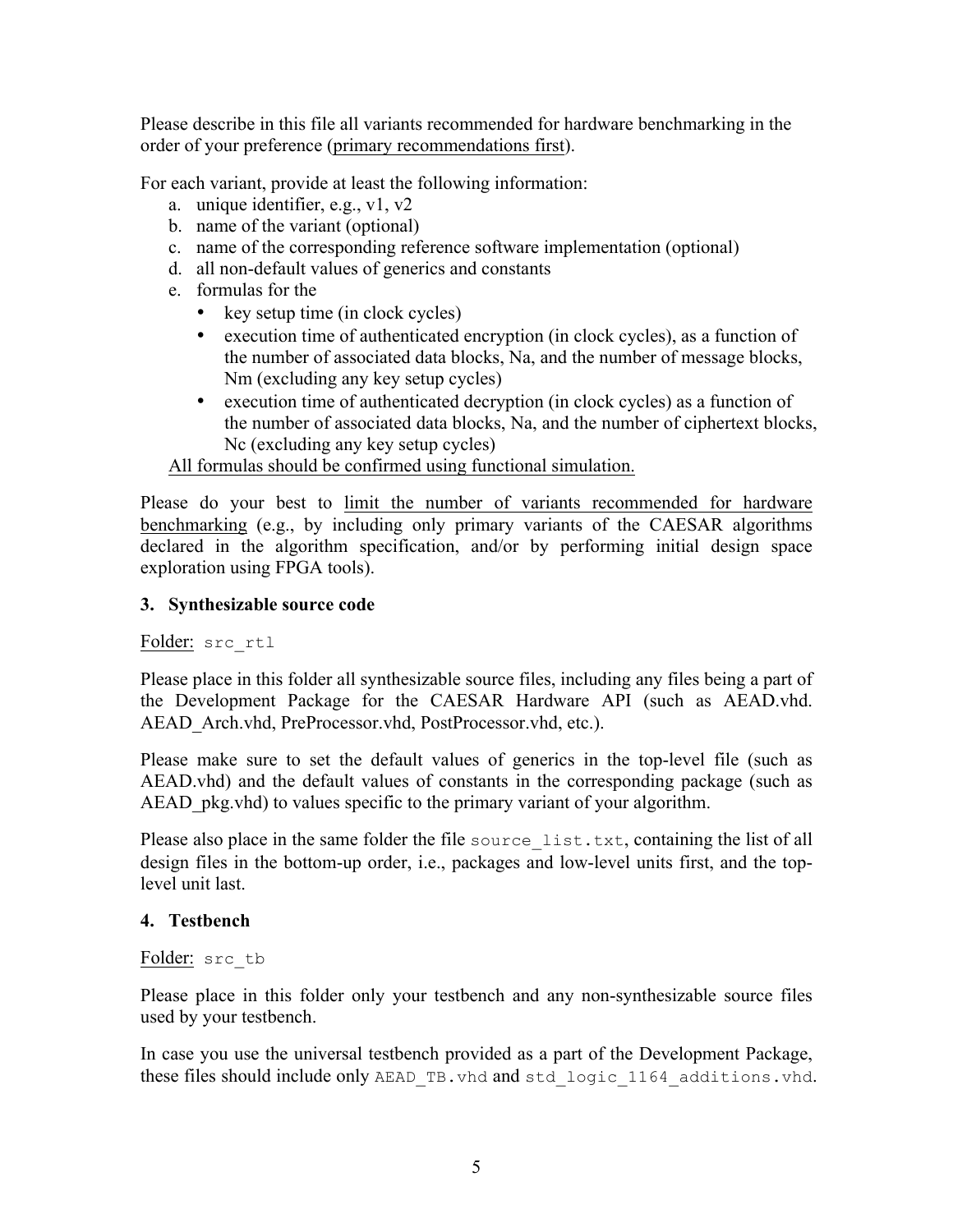Please also place in the same folder the file source list.txt, containing the list of all testbench files in the bottom-up order, i.e., packages and low-level units first, and the toplevel unit last.

## **5. Simulation scripts (optional)**

Folder: scripts

Place in this folder all simulation scripts, such as modelsim.tcl.

## **6. Known-answer tests**

Folder: KAT

Create subfolders, named  $v1, v2, v3$ , etc., corresponding to unique identifiers of variants, defined using recommendations described in Section 2 Variants.

In each respective subfolder, place test vector files you have used to verify your implementation of a particular variant.

It is recommended that all test vectors are described using two formats:

- A. format accepted by the universal testbench AEAD\_TB.vhd (including the pdi.txt, sdi.txt, and do.txt files), generated *by default* by the aeadtvgen program, and
- B. a simplified format, listing each input and expected output component (e.g., key, npub, ad, pt, ct, tag) using a sequence of hexadecimal digits located in the same line, e.g.

| key                                                                                |  | $= 55565758595A5B5C5D5E5F6061626364$ |  |  |
|------------------------------------------------------------------------------------|--|--------------------------------------|--|--|
| npub                                                                               |  | = B0B1B2B3B4B5B6B7B8B9BABBBCBDBEBF   |  |  |
| ad                                                                                 |  |                                      |  |  |
| pt                                                                                 |  | $=$ FF                               |  |  |
| ct.                                                                                |  | $= 76$                               |  |  |
| taq                                                                                |  | $= FDB8FCCD8A5C78DC9445457B341F13B2$ |  |  |
| All test vectors should be placed in the same file $\pm$ $\approx$ $\pm$ $\approx$ |  |                                      |  |  |

All test vectors should be placed in the same file test\_vectors.txt, separated by at least one empty line. This file can be automatically generated by the aeadtvgen app by using the option --human readable.

Please include in the aforementioned files pdi.txt, sdi.txt, do.txt, and test vectors. txt only test vectors that successfully passed verification. Place all test vectors that did not pass verification in separate files: pdi failed.txt, sdi failed.txt, do failed.txt, and test vectors failed.txt.

## **7. Block diagrams (optional)**

Folder: bd

If possible, please include a simplified block diagram of the datapath for the primary variant of your algorithm. For consistency, and future use in publications, please consider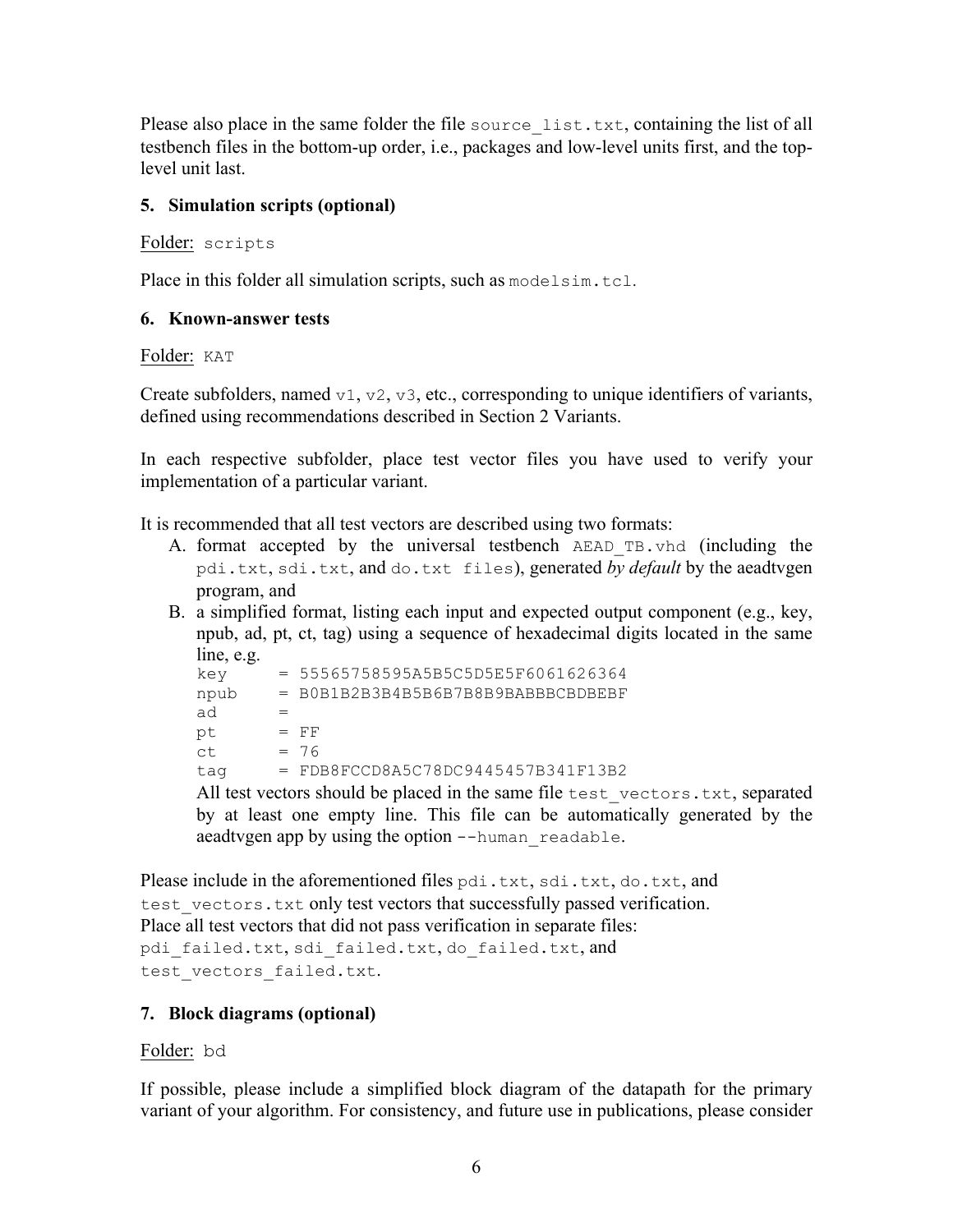using *Rules for Reduced Complexity Block Diagrams*, developed by William Diehl from GMU, and made available at https://cryptography.gmu.edu/athena/CAESAR\_HW\_API/Reduced\_Complexity\_Block\_Diagrams.pdf

#### **8. License (optional)**

File: LICENSE.txt

Include in this file any licensing and copyright information that applies to your code.

#### **9. Preliminary results (optional)**

Folders: results/fpga or results/asic (depending on technology)

The GMU Team is planning to perform hardware benchmarking of all Round 2 candidates for FPGA technology only, using approach described in the Implementer's Guide to the CAESAR Hardware API, Section 8, Generation and Publication of Results.

In order to allow the comparison of designs in terms of Resource Utilization, the GMU implementation runs will enforce the use of no DSP units and no embedded block memories.

Each team is encouraged to produce and include in their submission the preliminary results of their own benchmarking runs, conducted using a similar approach (possibly without ATHENa and Vivado optimization runs).

These results will be used for sanity check. In case better results are obtained as a result of GMU benchmarking, only these results will be reported. In case worse results are obtained as a result of GMU benchmarking, the authors of the implementations may be contacted with the requests for providing the applied options of tools.

The FPGA results should be reported for the specific FPGA devices, from two major vendors, Xilinx and Altera, listed below.

| Vendor | Family     | <b>Device Code</b>                      |
|--------|------------|-----------------------------------------|
| Xilinx | Virtex-6   | xc6vlx240tff1156-3 (xc6vlx240t-3ff1156) |
|        | Virtex-7   | xc7vx485tffg1761-3 (xc7vx485t-3ffg1761) |
| Altera | Stratix IV | ep4se530h35c2                           |
|        | Stratix V  | 5sgxea7k2f40c1                          |

#### **High-speed implementations:**

## **Lightweight implementations:**

| <b>Vendor</b> | Family       | <b>Device Code</b>                   |
|---------------|--------------|--------------------------------------|
| Xilinx        | Spartan-6    | $xc6s1s16csg324-3(xc6s1x16-3csg324)$ |
|               | Artix-7      | xc7a100tcsg324-3 (xc7a100t-3csg324)  |
| Altera        | Cyclone IV E | ep4ce22f17c6                         |
|               | Cyclone V E  | 5ceba4f23c7                          |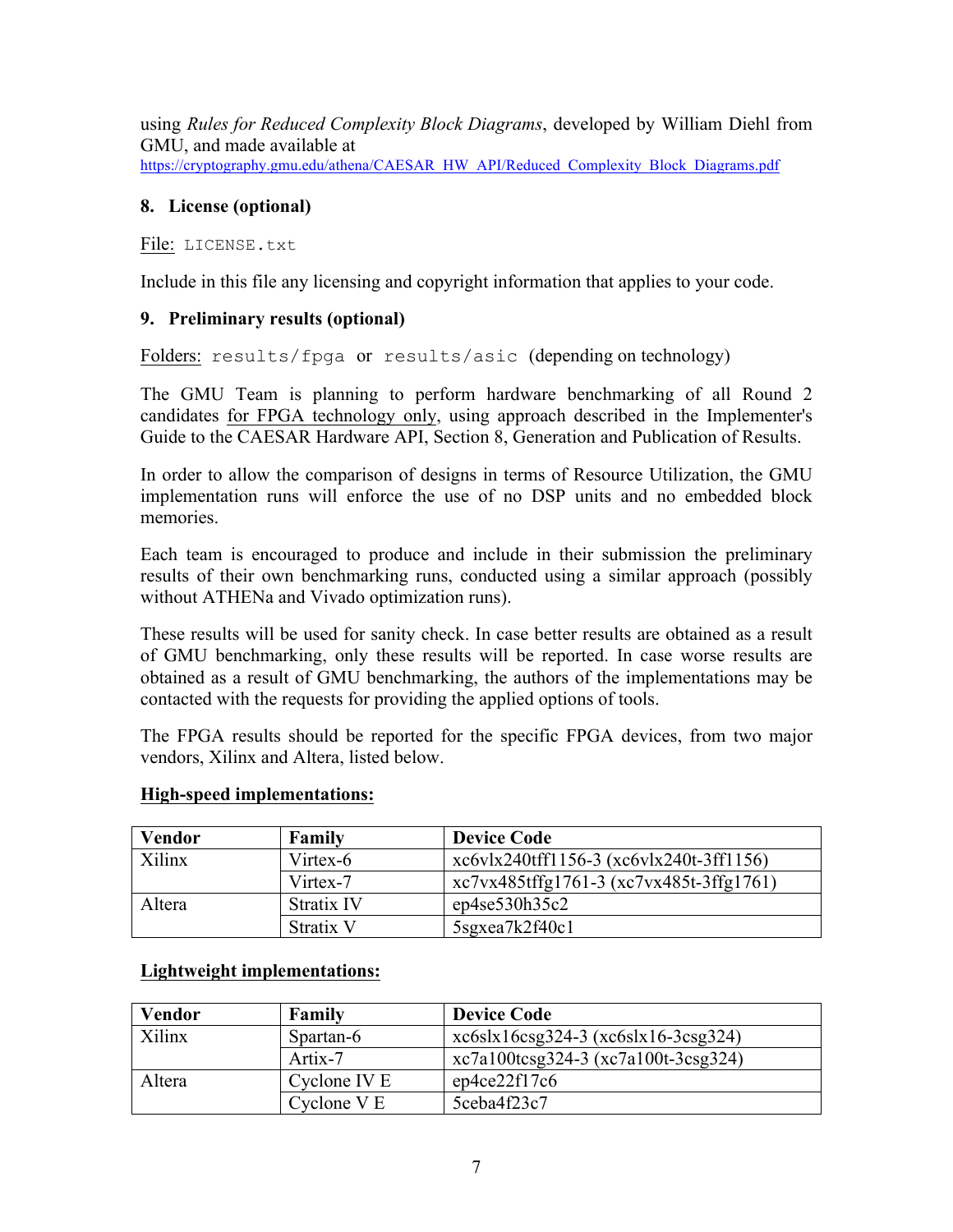These devices have been selected based on their use in popular prototyping boards from Xillinx, Altera, Digilent, and Terasic. In each case, the speed grade has been increased to the maximum possible value, in order to make the results optimal and representative for the entire FPGA family.

For each FPGA device please report *at least* the maximum clock frequency and the resource utilization, including the numbers of

- LUTs, FFs, Slices, BRAMs (should be 0), and DSP slices (should be 0) for Xilinx FPGAs, and
- LEs or ALUTs, FFs, ALMs, embedded memory in Kb (should be 0), and 18x18 multipliers (should be 0) for Altera FPGAs.

All results should be placed in a single file in the Excel, PDF, or ASCII format.

For your reference, we list below major resources available in each of these devices:

| <b>Xilinx FPGAs:</b> |
|----------------------|
|----------------------|

| Family          | Virtex-6         | Virtex-7         | Spartan-6      | Artix-7        |
|-----------------|------------------|------------------|----------------|----------------|
| Device          | xc6vlx240tff1156 | xc7vx485tffg1761 | xc6s1s16csg324 | xc7a100tcsg324 |
| <b>LUTs</b>     | 150,720          | 303,600          | 9,112          | 63,400         |
| Slices          | 37,680           | 75,900           | 2,278          | 15,850         |
| 18Kb            | 832              | 2,060            | 32             | 270            |
| <b>BRAMs</b>    |                  |                  |                |                |
| <b>DSP 48E1</b> | 768              | 2800             | 32             | 240            |
| Slices          |                  |                  |                |                |
| User $I/Os$     | 720              | 700              | 232            | 300            |

## **Altera FPGAs:**

| Family         | Stratix IV    | Stratix V      | Cyclone IV E | Cyclone V E |
|----------------|---------------|----------------|--------------|-------------|
| Device         | ep4se530h35c2 | 5sgxea7k2f40c1 | ep4ce22f17c6 | 5ceba4f23c7 |
| LEs            | 531K          | 622K           | 22K          | 49K         |
| <b>ALMs</b>    | 212,480       | 234,720        | N/A          | 18,480      |
| Memory         | 1,280 M9K     | 2,560 M20K     | 594 Kb       | 308 M10K    |
|                | 64 M144K      |                |              | 485 MLAB    |
| $18 \times 18$ | 1,024         | 512            | 66           | 132         |
| <b>MULs</b>    |               |                |              |             |
| User $I/Os$    | 744           | 696            | 153          | 224         |

Other teams are encouraged to perform independent benchmarking for

- The same set of FPGA devices
- A different, independently selected set of FPGA devices
- ASIC technology with various standard-cell libraries.